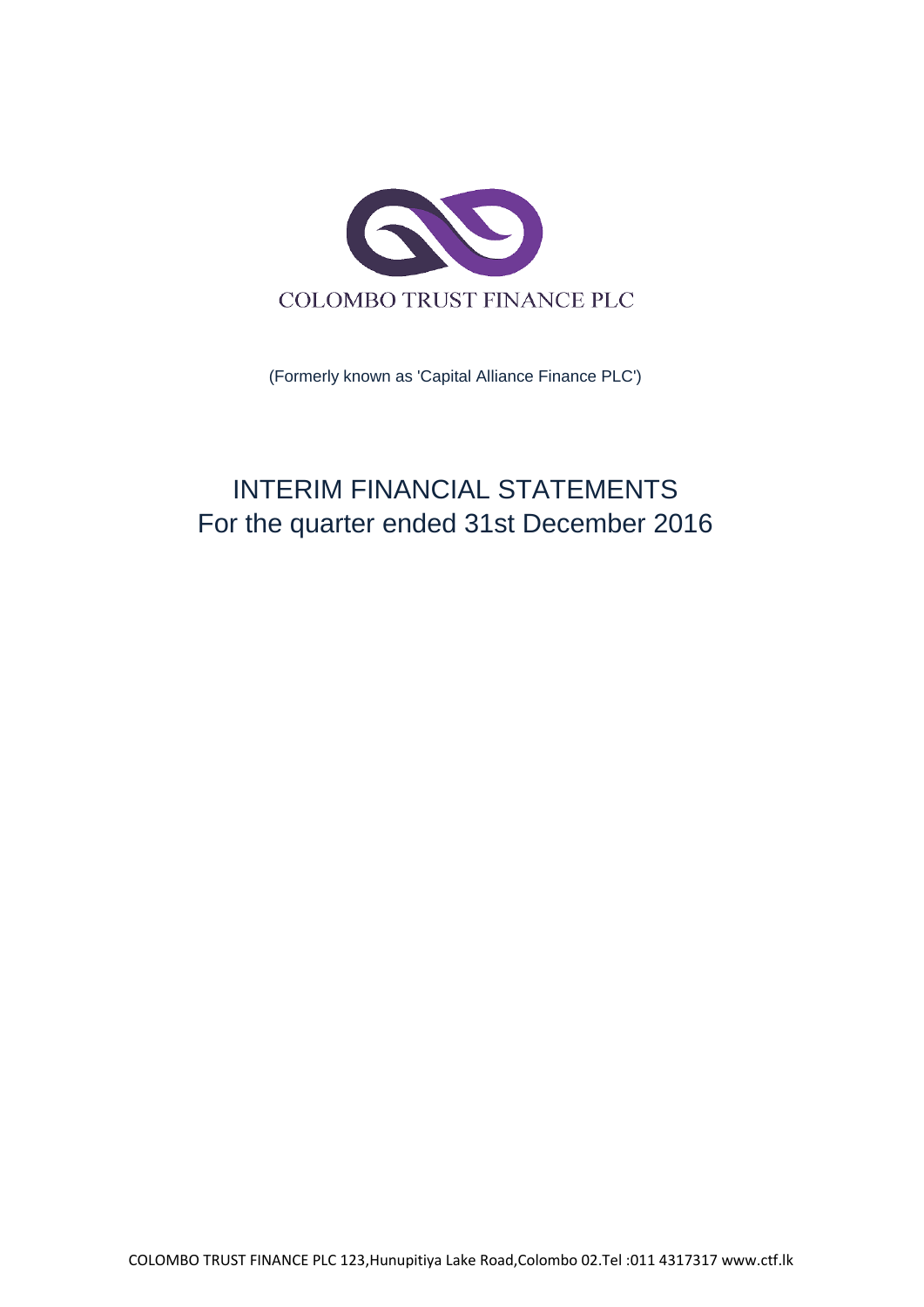#### **For the period ended 31-12-2016 Statement of Comprehensive Income COLOMBO TRUST FINANCE PLC**

|                                                                                        | For the nine month ended<br>(Unaudited) |                            | <b>Variance</b> | For the quarter ended<br>(Unaudited) | <b>Variance</b>           |               |
|----------------------------------------------------------------------------------------|-----------------------------------------|----------------------------|-----------------|--------------------------------------|---------------------------|---------------|
|                                                                                        | 31-Dec-16<br>Rs.                        | 31-Dec-15<br>Rs.           | $\frac{0}{0}$   | 31-Dec-16<br>Rs.                     | 31-Dec-15<br>Rs.          | $\frac{0}{0}$ |
| <b>Interest Income</b>                                                                 | 124,421,066                             | 122,023,099                | 2               | 45,324,818                           | 41,369,760                | 10            |
| <b>Interest Expense</b>                                                                | (53,394,699)                            | (54, 845, 393)             | (3)             | (21, 226, 305)                       | (19,209,949)              | 10            |
| <b>Net Interest Income</b>                                                             | 71,026,367                              | 67,177,706                 | 6               | 24,098,513                           | 22,159,811                | 9             |
| Fee and commission income                                                              | 1,408,926                               | 2,102,382                  | (33)            | 501,622                              | 534,907                   | (6)           |
| Fee and commission expenses                                                            | (312,950)                               | (442, 690)                 | (29)            | (55,200)                             | (269, 723)                | (80)          |
| Net fee and commission income                                                          | 1,095,976                               | 1,659,692                  | (34)            | 446,422                              | 265,184                   | 68            |
| Net gain/(loss) from financial instruments at fair value through profit or loss        | 145,280                                 | 224,704                    | (35)            | (124, 531)                           | 55,219                    | (326)         |
| Other operating income                                                                 | 5,042,495                               | 6,695,093                  | (25)            | 1,370,558                            | 1,594,751                 | (14)          |
| Impairment expenses for loans and advances and other losses                            | (288, 548)                              | (17, 127, 323)             | (98)            | 511,485                              | (8,770,738)               | (106)         |
| Net operating income                                                                   | 77,021,570                              | 58,629,872                 | 31              | 26,302,447                           | 15,304,226                | 72            |
| <b>Operating Expenses</b>                                                              |                                         |                            |                 |                                      |                           |               |
| <b>Personnel Cost</b>                                                                  | (32, 212, 486)                          | (29, 505, 077)             | 9               | (10, 864, 954)                       | (9,476,803)               | 15            |
| Depreciation of property plant and equipment                                           | (5,052,633)                             | (3,223,823)                | 57              | (1,674,687)                          | (1, 126, 790)             | 49            |
| General and Administrative Expenses                                                    | (27,600,692)                            | (26, 431, 228)             | 4               | (9,259,433)                          | (10, 237, 142)            | (10)          |
| Operating profit before VAT on financial services and Income Tax                       | 12,155,759                              | (530, 256)                 | 2,392           | 4,503,373                            | (5,536,508)               | 181           |
|                                                                                        |                                         |                            |                 |                                      |                           |               |
| Value added tax (VAT) on financial services<br>Profit/(Loss) before Tax for the Period | (3,830,796)<br>8,324,963                | (2,390,973)<br>(2,921,229) | 60<br>385       | (1,443,947)<br>3,059,426             | (784, 406)<br>(6,320,914) | 84<br>148     |
|                                                                                        |                                         |                            |                 |                                      |                           |               |
| Income tax expenses                                                                    | (174, 073)                              | 575,496                    | 130             | (174, 073)                           | 575,496                   | 130           |
| Profit/(Loss) for the Period                                                           | 8,150,890                               | (2,345,733)                | 447             | 2,885,353                            | (5,745,418)               | 150           |
| <b>Other Comprehensive Income</b>                                                      |                                         |                            |                 |                                      |                           |               |
| Revaluation surplus                                                                    |                                         |                            |                 |                                      |                           |               |
| Actuarial gains/(losses) on defined benefit plans                                      |                                         |                            |                 |                                      |                           |               |
| <b>Total Comprehensive Income for the Period</b>                                       | 8,150,890                               | (2,345,733)                | 447             | 2,885,353                            | (5,745,418)               | 150           |
| Earnings/(loss) per share (Annualized)                                                 | 0.23                                    | (0.08)                     |                 | 0.25                                 | (0.59)                    |               |

**Figures in brackets indicate deductions.**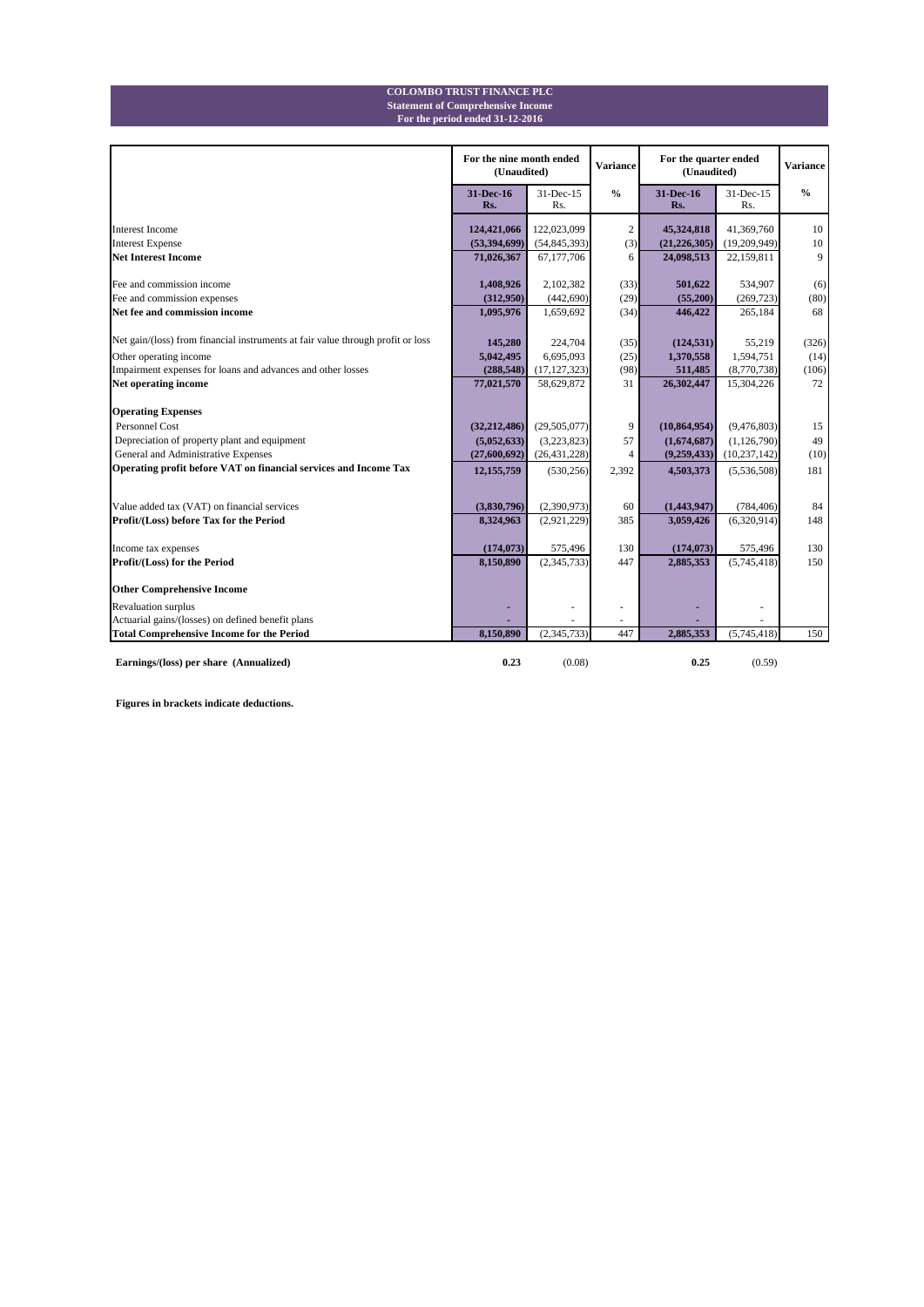### **STATEMENT OF FINANCIAL POSITION COLOMBO TRUST FINANCE PLC AS AT 31.12.2016**

|                                                       | <b>31st December</b> | 31st March    |
|-------------------------------------------------------|----------------------|---------------|
|                                                       | 2016                 | 2016          |
|                                                       | (Unaudited)          | (Audited)     |
|                                                       | Rs.                  | Rs.           |
| <b>ASSETS</b>                                         |                      |               |
| Cash and Cash Equivalents                             | 10,072,285           | 19,506,639    |
| Investment In Repurchase Agreement                    | 38,638,358           | 51,888,311    |
| Assets held for sale                                  | 696,056              | 1,722,506     |
| Financial assets at fair value through profit or loss | 1,345,357            | 1,908,354     |
| Loans and receivables-Leases                          | 300,236,728          | 263,723,556   |
| Loans and receivables-Hire purchase                   | 59,222,207           | 105,797,350   |
| Loans and receivables-Other                           | 721,657,589          | 547,167,954   |
| Financial investments - Available-for-sale            | 345,775              | 345,775       |
| Financial investments - Held To Maturity              | 42,402,015           | 40,136,637    |
| Property, Plant & Equipment                           | 43,229,260           | 46,796,046    |
| Intangible assets                                     | 8,512,109            | 8,477,993     |
| Other assets                                          | 14,664,562           | 22,072,418    |
| Deferred tax assets                                   | 11,469,264           | 9,054,732     |
| <b>Total Assets</b>                                   | 1,252,491,565        | 1,118,598,271 |
|                                                       |                      |               |
| <b>LIABILITIES</b>                                    |                      |               |
| Due to customers                                      | 566,030,767          | 617,229,310   |
| Other borrowings                                      | 214,764,618          | 25,658,498    |
| <b>Retirement Benefit Obligations</b>                 | 4,090,090            | 3,288,532     |
| Trade & Other Payables                                | 17,109,792           | 30,076,523    |
| <b>Total Liabilities</b>                              | 801,995,267          | 676, 252, 863 |
| <b>CAPITAL AND RESERVES</b>                           |                      |               |
| <b>Stated Capital</b>                                 | 309,888,671          | 309,888,671   |
| <b>Statutory Reserve Fund</b>                         | 11,123,465           | 11,123,465    |
| Other reserves                                        | 74,187,500           | 74,187,500    |
| <b>Retained Earnings</b>                              | 55,296,662           | 47, 145, 772  |
| <b>Total Capital and Reserves</b>                     | 450,496,298          | 442,345,408   |
|                                                       |                      |               |
| <b>Total Equity and Liabilities</b>                   | 1,252,491,565        | 1,118,598,271 |
| <b>Net Asset Per Share Rs.</b>                        | 9.68                 | 9.51          |

*Figures in brackets indicate deductions.*

*It is certified that the financial statements have been prepared in compliance with the requirements of the Companies Act No. 07 of 2007.*

**K.M.U.Koswatta W.L.S Fonseka**

**Manager-Finance (Sgd) Chief Executive Officer (Sgd)**

The Board of Directors is responsible for the preparation of these Financial Statements. Approved and signed for on behalf of the Board: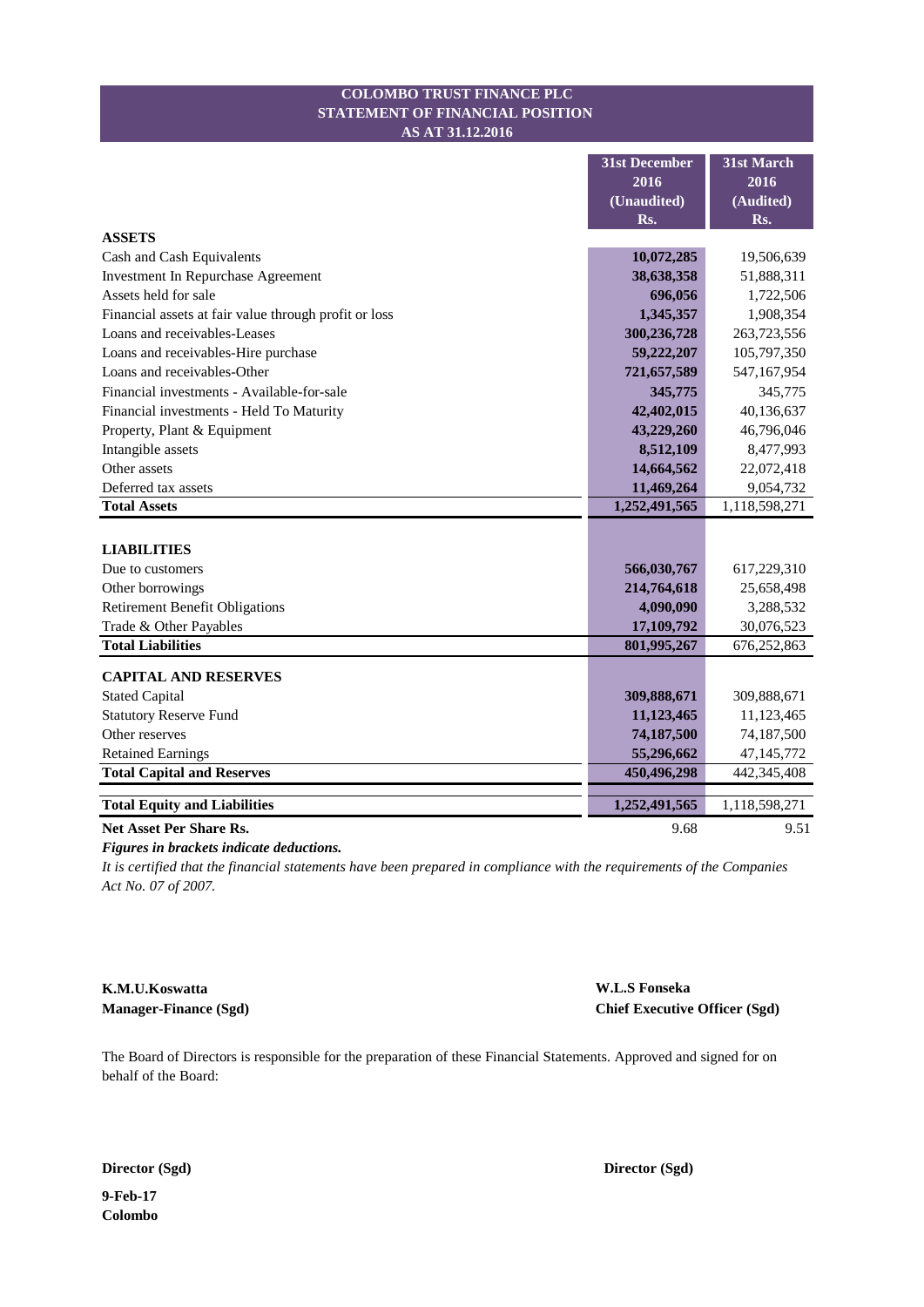# **COLOMBO TRUST FINANCE PLC STATEMENT OF CHANGES IN EQUITY For the Period ended 31.12.2016**

| For the Nine month ended (Unaudited)               | <b>Stated Capital</b> | <b>Retained</b><br><b>Earnings</b> | <b>Statutory</b><br><b>Reserve Fund</b> | <b>Revaluation</b><br><b>Reserve</b> | <b>General</b><br><b>Reserve</b> | <b>Total</b> |
|----------------------------------------------------|-----------------------|------------------------------------|-----------------------------------------|--------------------------------------|----------------------------------|--------------|
|                                                    | Rs.                   | Rs.                                | Rs.                                     | Rs.                                  | Rs.                              | Rs.          |
|                                                    |                       |                                    |                                         |                                      |                                  |              |
| Balance as at 01st April 2016 (Opening balance)    | 309,888,671           | 47, 145, 772                       | 11,123,465                              | 14,187,500                           | 60,000,000                       | 442,345,408  |
| Profit for the Period                              |                       | 8,150,890                          |                                         |                                      |                                  | 8,150,890    |
| Other comprehensive income                         |                       |                                    |                                         |                                      |                                  |              |
| <b>Transferred to Statutory Reserve Fund</b>       |                       |                                    |                                         |                                      |                                  |              |
| Balance as at 3st December 2016 (Closing balance)  | 309,888,671           | 55,296,662                         | 11,123,465                              | 14,187,500                           | 60,000,000                       | 450,496,298  |
| Balance as at 01st April 2015 (Opening Balance)    | 193,590,566           | 50,624,005                         | 11,123,465                              | 14,187,500                           | 60,000,000                       | 329,525,536  |
| Profit for the Period                              |                       | (2,345,733)                        | $\overline{\phantom{0}}$                | $\overline{\phantom{a}}$             |                                  | (2,345,733)  |
| Other comprehensive income                         |                       |                                    |                                         |                                      |                                  |              |
| Transferred to Statutory Reserve Fund              |                       |                                    |                                         |                                      | $\overline{\phantom{0}}$         |              |
| Balance as at 31st December 2015 (Closing balance) | 193,590,566           | 48,278,272                         | 11,123,465                              | 14,187,500                           | 60,000,000                       | 327,179,804  |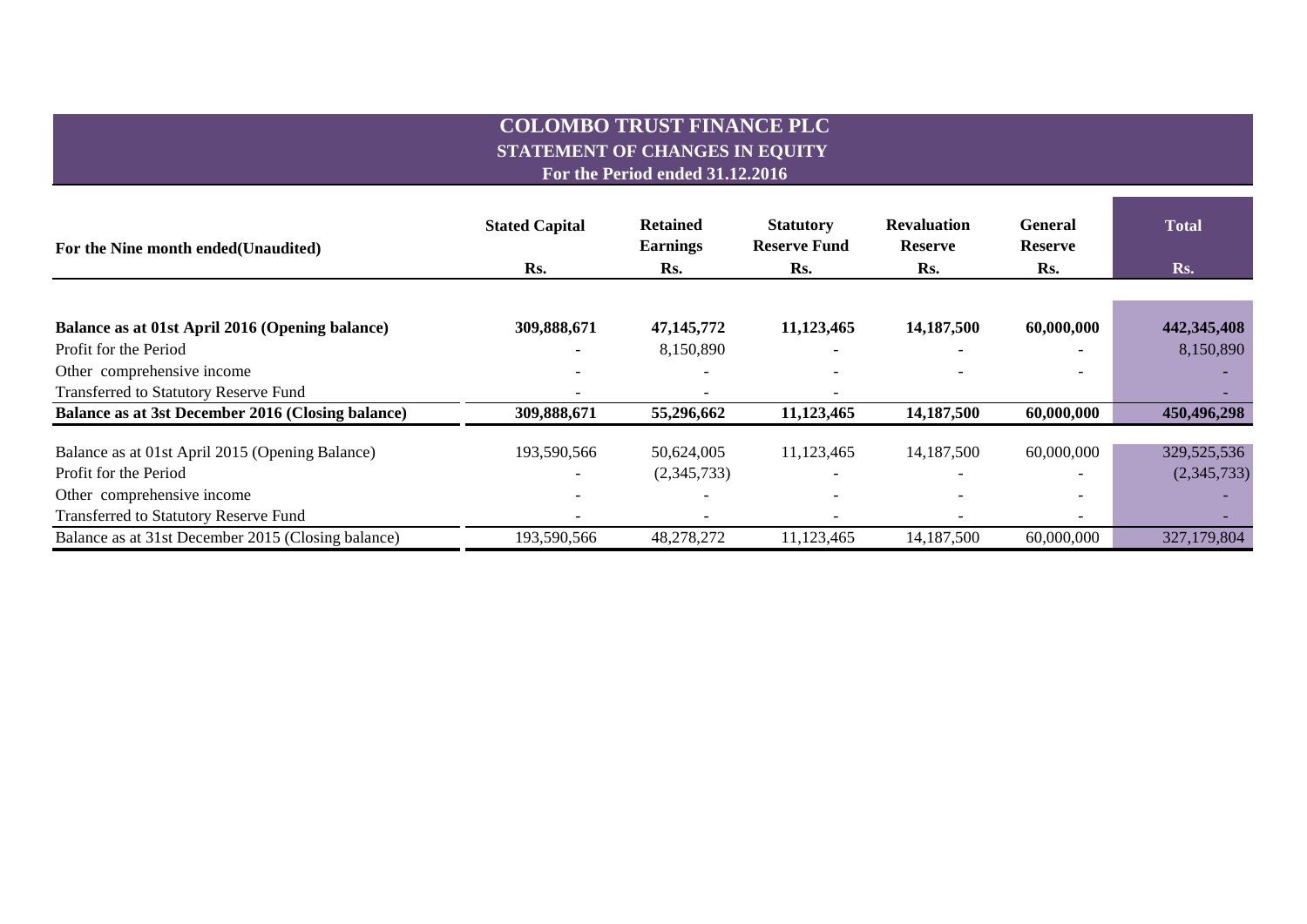# **COLOMBO TRUST FINANCE PLC STATEMENT OF CASH FLOWS For the Period Ended 31.12.2016**

| 2016<br>2015<br>For the Nine month period Ended<br>Rs.<br>Rs.<br>(Unaudited)<br>$\overline{(\text{Unaudited})}$<br><b>Cash Flow From Operating Activities</b><br>Profit Before Income Tax<br>8,324,963<br>(2,921,229)<br><b>Adjustment For,</b><br>Depreciation<br>5,052,633<br>3,223,823<br>Decrease/(Increase) in Value of trading stock<br>(79, 150)<br>(12, 550)<br><b>Investment Income</b><br>Provision for retirement benefits obligation<br>688,690<br>801,558<br>Net gain/(loss) from financial instruments at fair value through profit or loss<br>(145, 280)<br>(224,704)<br>Adjustment of non cash item<br>552,000<br>Impairment on loans and advances<br>288,548<br>17, 127, 323<br><b>Operating Profit Before Working Capital Changes</b><br>14,309,872 |
|-----------------------------------------------------------------------------------------------------------------------------------------------------------------------------------------------------------------------------------------------------------------------------------------------------------------------------------------------------------------------------------------------------------------------------------------------------------------------------------------------------------------------------------------------------------------------------------------------------------------------------------------------------------------------------------------------------------------------------------------------------------------------|
|                                                                                                                                                                                                                                                                                                                                                                                                                                                                                                                                                                                                                                                                                                                                                                       |
|                                                                                                                                                                                                                                                                                                                                                                                                                                                                                                                                                                                                                                                                                                                                                                       |
|                                                                                                                                                                                                                                                                                                                                                                                                                                                                                                                                                                                                                                                                                                                                                                       |
|                                                                                                                                                                                                                                                                                                                                                                                                                                                                                                                                                                                                                                                                                                                                                                       |
|                                                                                                                                                                                                                                                                                                                                                                                                                                                                                                                                                                                                                                                                                                                                                                       |
|                                                                                                                                                                                                                                                                                                                                                                                                                                                                                                                                                                                                                                                                                                                                                                       |
|                                                                                                                                                                                                                                                                                                                                                                                                                                                                                                                                                                                                                                                                                                                                                                       |
|                                                                                                                                                                                                                                                                                                                                                                                                                                                                                                                                                                                                                                                                                                                                                                       |
|                                                                                                                                                                                                                                                                                                                                                                                                                                                                                                                                                                                                                                                                                                                                                                       |
|                                                                                                                                                                                                                                                                                                                                                                                                                                                                                                                                                                                                                                                                                                                                                                       |
|                                                                                                                                                                                                                                                                                                                                                                                                                                                                                                                                                                                                                                                                                                                                                                       |
| 18,366,754                                                                                                                                                                                                                                                                                                                                                                                                                                                                                                                                                                                                                                                                                                                                                            |
|                                                                                                                                                                                                                                                                                                                                                                                                                                                                                                                                                                                                                                                                                                                                                                       |
| (Increase)/ Decrease in Loans and Advances<br>(164, 716, 212)<br>(48, 123, 833)                                                                                                                                                                                                                                                                                                                                                                                                                                                                                                                                                                                                                                                                                       |
| (Increase)/ Decrease in Inventories<br>12,550<br>(3,040,850)                                                                                                                                                                                                                                                                                                                                                                                                                                                                                                                                                                                                                                                                                                          |
| (Increase) / Decrease in Other Assets<br>4,993,324<br>1,389,898                                                                                                                                                                                                                                                                                                                                                                                                                                                                                                                                                                                                                                                                                                       |
| Increase / (Decrease) in deposits from Customers<br>(51, 198, 543)<br>36,549,488                                                                                                                                                                                                                                                                                                                                                                                                                                                                                                                                                                                                                                                                                      |
| Increase / (Decrease) in Trade and Other Payables<br>(13, 140, 806)<br>(25,044,593)                                                                                                                                                                                                                                                                                                                                                                                                                                                                                                                                                                                                                                                                                   |
| <b>Cash Generated from Operations</b><br>(209, 739, 815)<br>(19,903,136)<br>Payment of retirement gratuity                                                                                                                                                                                                                                                                                                                                                                                                                                                                                                                                                                                                                                                            |
| <b>Income Tax Paid</b>                                                                                                                                                                                                                                                                                                                                                                                                                                                                                                                                                                                                                                                                                                                                                |
| (19,903,136)<br><b>Net Cash Flows from Operating Activities</b><br>(209, 739, 815)                                                                                                                                                                                                                                                                                                                                                                                                                                                                                                                                                                                                                                                                                    |
|                                                                                                                                                                                                                                                                                                                                                                                                                                                                                                                                                                                                                                                                                                                                                                       |
| <b>Cash Flows from Investing Activities</b>                                                                                                                                                                                                                                                                                                                                                                                                                                                                                                                                                                                                                                                                                                                           |
| Proceeds from Sale of Investment Securities<br>708,277                                                                                                                                                                                                                                                                                                                                                                                                                                                                                                                                                                                                                                                                                                                |
| Proceeds from sale of Asset held for sale<br>1,026,450                                                                                                                                                                                                                                                                                                                                                                                                                                                                                                                                                                                                                                                                                                                |
| Acquisition of Property Plant & Equipment<br>(1,519,963)<br>(961, 042)                                                                                                                                                                                                                                                                                                                                                                                                                                                                                                                                                                                                                                                                                                |
| Net (Investment)/Maturity in Treasury Bills<br>(2,265,378)<br>529,152                                                                                                                                                                                                                                                                                                                                                                                                                                                                                                                                                                                                                                                                                                 |
| <b>Investment Income Received</b><br>13,249,953                                                                                                                                                                                                                                                                                                                                                                                                                                                                                                                                                                                                                                                                                                                       |
| Net investment in Government Security<br>4,865,819<br><b>Net Cash Flows from Investing Activities</b><br>11,199,339<br>4,433,929                                                                                                                                                                                                                                                                                                                                                                                                                                                                                                                                                                                                                                      |
|                                                                                                                                                                                                                                                                                                                                                                                                                                                                                                                                                                                                                                                                                                                                                                       |
| <b>Cash Flows from Financing Activities</b>                                                                                                                                                                                                                                                                                                                                                                                                                                                                                                                                                                                                                                                                                                                           |
| <b>Right Issue of Shares</b>                                                                                                                                                                                                                                                                                                                                                                                                                                                                                                                                                                                                                                                                                                                                          |
| Cash Received from Borrowings                                                                                                                                                                                                                                                                                                                                                                                                                                                                                                                                                                                                                                                                                                                                         |
| <b>Net Cash Flows from Financing Activities</b>                                                                                                                                                                                                                                                                                                                                                                                                                                                                                                                                                                                                                                                                                                                       |
| Net Increase/(Decrease) in Cash and Cash Equivalents<br>(198, 540, 474)<br>(15, 469, 208)                                                                                                                                                                                                                                                                                                                                                                                                                                                                                                                                                                                                                                                                             |
| Cash and Cash Equivalents at the Beginning of the Year<br>19,506,639<br>14,744,068                                                                                                                                                                                                                                                                                                                                                                                                                                                                                                                                                                                                                                                                                    |
| Bank Overdraft at the Beginning of the Year<br>(25,658,498)<br>(104,990,538)                                                                                                                                                                                                                                                                                                                                                                                                                                                                                                                                                                                                                                                                                          |
| Cash and cash equivalents at the end of the period<br>(204, 692, 333)<br>(105, 715, 678)                                                                                                                                                                                                                                                                                                                                                                                                                                                                                                                                                                                                                                                                              |
| Analysis of cash and cash equivalents at the end of the Period                                                                                                                                                                                                                                                                                                                                                                                                                                                                                                                                                                                                                                                                                                        |
| <b>Cash and Bank Balances</b><br>10,072,285<br>22,027,876                                                                                                                                                                                                                                                                                                                                                                                                                                                                                                                                                                                                                                                                                                             |
| <b>Bank Overdraft</b><br>(214, 764, 618)<br>(127, 743, 553)                                                                                                                                                                                                                                                                                                                                                                                                                                                                                                                                                                                                                                                                                                           |
| (204, 692, 333)<br>(105, 715, 678)                                                                                                                                                                                                                                                                                                                                                                                                                                                                                                                                                                                                                                                                                                                                    |

*Figures in brackets indicate deductions.*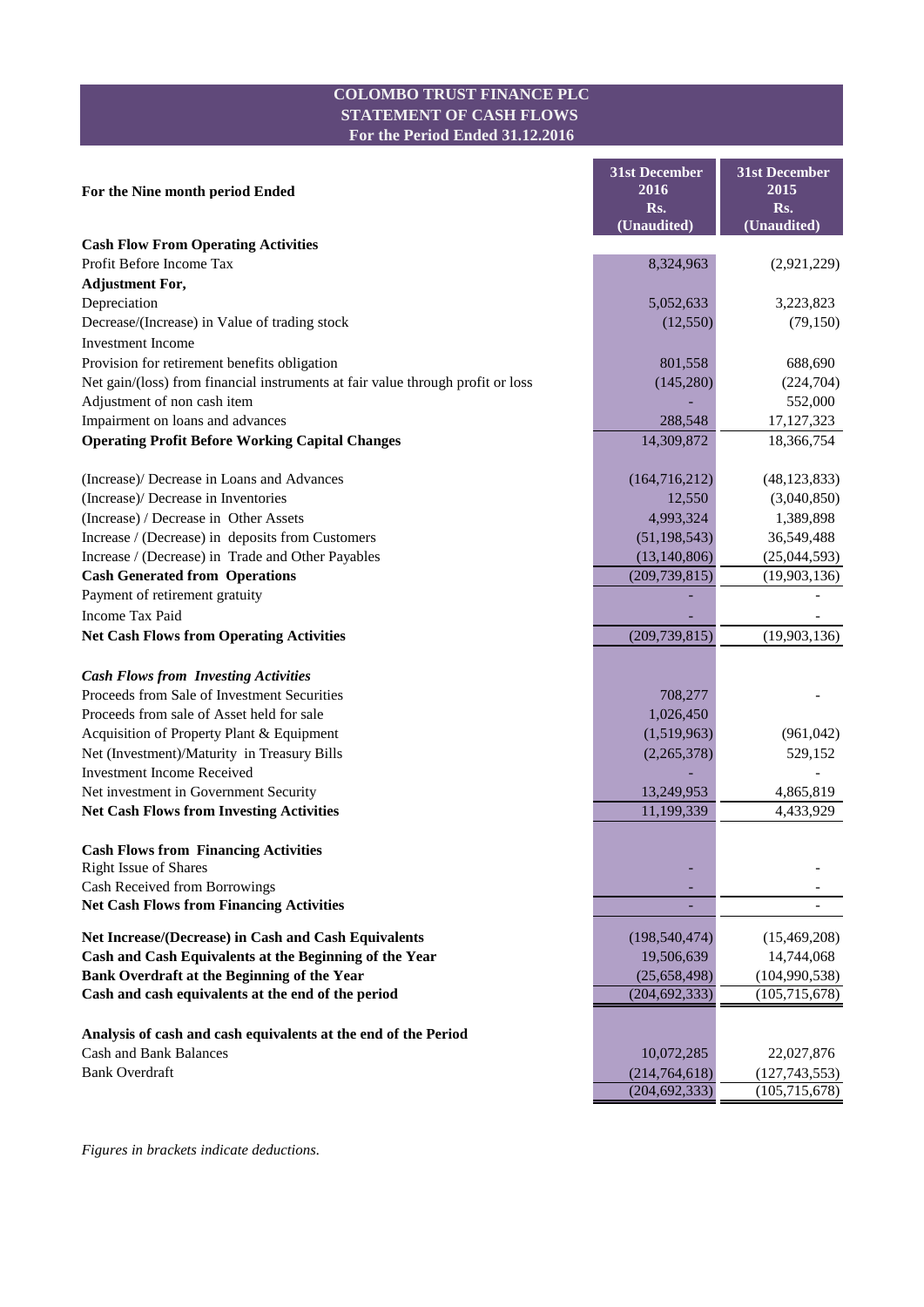#### **For the Period ended 31.12.2016 FINANCIAL REPORTING BY SEGMENT COLOMBO TRUST FINANCE PLC**

#### **FINANCIAL REPORTING BY SEGMENT**

| For the nine month ended 31st | Lease & Hire Purchase    |                          | Loans & Advances |             | <b>Investments</b>       |                          | <b>Margin Trading</b>    |             | <b>Factoring, Cheque discounting</b><br>and Revolving loan |             | <b>Unallocated</b>       |             | <b>Total</b>  |               |
|-------------------------------|--------------------------|--------------------------|------------------|-------------|--------------------------|--------------------------|--------------------------|-------------|------------------------------------------------------------|-------------|--------------------------|-------------|---------------|---------------|
| <b>December</b>               | 2016                     | 2015                     | 2016             | 2015        | 2016                     | 2015                     | 2016                     | 2015        | 2016                                                       | 2015        | 2016                     | 2015        | 2016          | 2015          |
| <b>External Operations</b>    |                          |                          |                  |             |                          |                          |                          |             |                                                            |             |                          |             |               |               |
| Interest                      | 46,062,483               | 58,258,159               | 19,491,799       | 14,455,837  | 4,552,058                | 4,144,716                | 16,450,217               | 15,284,325  | 37,864,509                                                 | 29,880,062  | $\overline{\phantom{a}}$ |             | 124,421,066   | 122,023,099   |
| Fee Base Income & Others      | 641,337                  | 825,722                  | 360,849          | 91,166      | $\overline{\phantom{a}}$ |                          | $\overline{\phantom{a}}$ |             | $\overline{\phantom{a}}$                                   | 840,104     | 406,740                  | 345,390     | 1,408,926     | 2,102,382     |
| Capital gains                 | $\overline{\phantom{a}}$ | ٠                        |                  |             | $\overline{\phantom{a}}$ | $\overline{\phantom{a}}$ | $\overline{\phantom{a}}$ |             | ٠                                                          |             |                          |             |               |               |
| Dividends                     | ٠                        | $\overline{\phantom{a}}$ |                  |             | 87,339                   | 87,515                   | $\overline{\phantom{a}}$ |             | $\overline{\phantom{a}}$                                   |             | ٠                        |             | 87,339        | 87,515        |
| Other                         | 4.197.085                | 4.092.061                | $\sim$           | 437,668     | 145,280                  | 224,704                  |                          |             | ٠                                                          |             | 758,071                  | 2,077,850   | 5,100,436     | 6,832,283     |
| <b>Total Revenue</b>          | 50,900,905               | 63,175,942               | 19,852,648       | 14,984,671  | 4,784,677                | 4,456,935                | 16,450,217               | 15,284,325  | 37,864,509                                                 | 30,720,166  | 1,164,811                | 2,423,239   | 131,017,767   | 131,045,278   |
| Profit before tax             |                          |                          |                  |             |                          |                          |                          |             |                                                            |             |                          |             | 8,324,963     | (2,921,229)   |
| Taxation (expense)/Reversal   |                          |                          |                  |             |                          |                          |                          |             |                                                            |             |                          |             | (174, 073)    | 575,496       |
| Profit after tax              |                          |                          |                  |             |                          |                          |                          |             |                                                            |             |                          |             | 8,150,890     | (2,345,733)   |
| <b>Other Information</b>      |                          |                          |                  |             |                          |                          |                          |             |                                                            |             |                          |             |               |               |
| As at 31st December           |                          |                          |                  |             |                          |                          |                          |             |                                                            |             |                          |             |               |               |
| <b>Segment</b> assets         | 359,458,935              | 407,539,918              | 259,065,242      | 133,778,924 | 82,731,505               | 95,189,216               | 184,885,892              | 190,936,594 | 330,424,523                                                | 242,359,331 | 35,925,468               | 114,846,473 | 1,252,491,565 | 1,184,650,456 |
|                               | 29%                      | 34%                      | 21%              | 11%         | 7%                       | 8%                       | 15%                      | 16%         | 26%                                                        | 20%         | 3%                       | 10%         | 100%          | 100%          |
| <b>Segment Liabilities</b>    | 230,168,707              | 294,984,498              | 165,884,628      | 96,831,518  | 52,974,629               | 68,899,614               | 118,386,115              | 138,203,235 | 211,577,396                                                | 175,423,909 | 23,003,792               | 83,127,880  | 801,995,267   | 857,470,653   |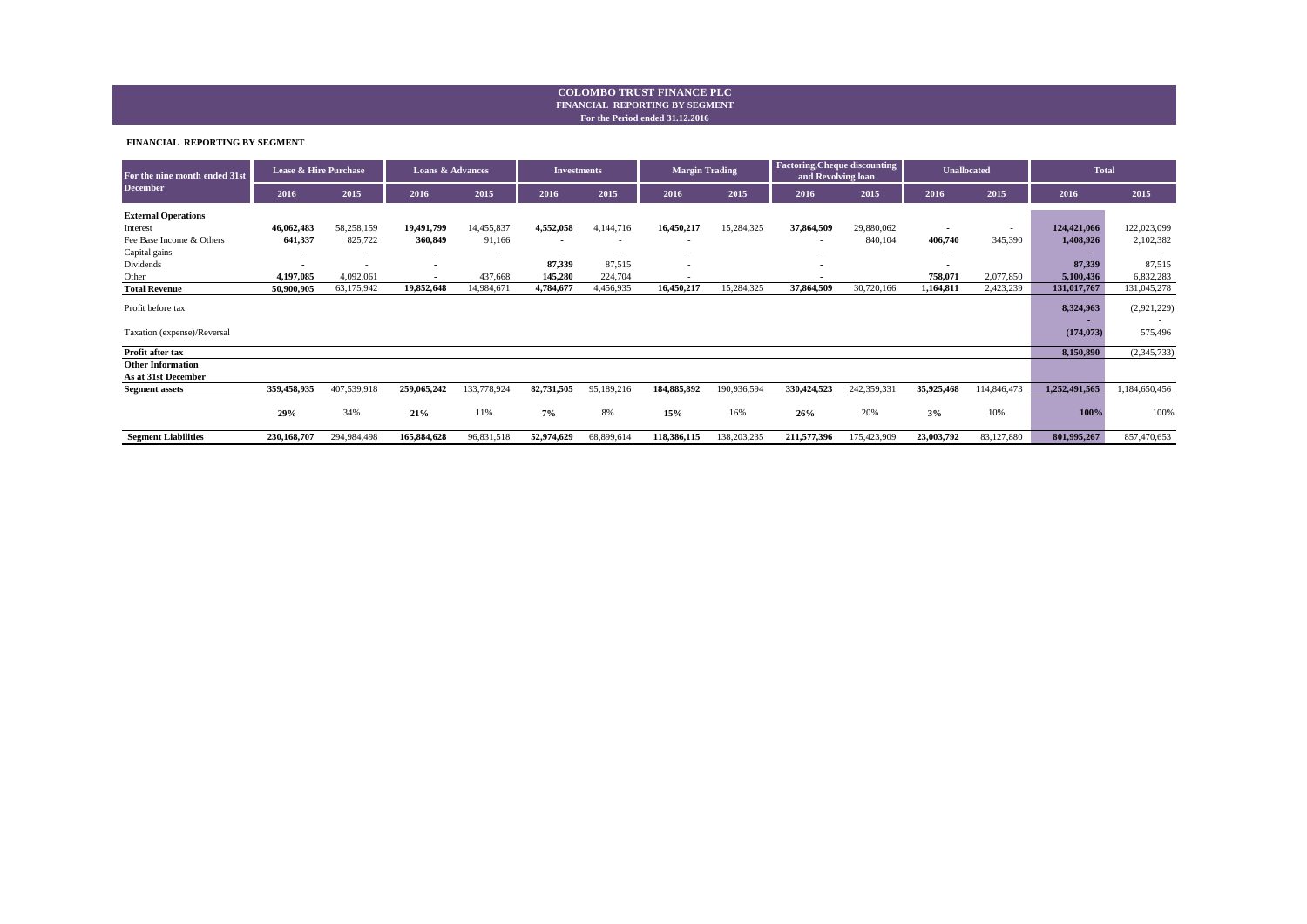# INFORMATION ON ORDINARY SHARES OF THE COMPANY

## **Market Price Per Share**

Market Prices per ordinary share for the quarter ended 31st December 2016 were as follows;

|                      | Rs.   |
|----------------------|-------|
| <b>Highest Price</b> | 12.20 |
| Lowest Price         | 9.50  |
| Last Traded Price    | 12.10 |

# SHAREHOLDERS' INFORMATION

## **Twenty Largest Shareholders as at 31.12.2016**

|              |                                                           | <b>No of Shares</b> | $%$ of<br><b>Holding</b> |
|--------------|-----------------------------------------------------------|---------------------|--------------------------|
| $\mathbf{1}$ | Cargills Bank Limited                                     | 37,374,598          | 80.34%                   |
| 2            | Pan Asia Banking Corporation PLC/ Lankem Ceylon PLC       | 3,376,465           | 7.26%                    |
| 3            | Pan Asia Banking Corporation PLC/ Divasa Equity (Pvt) Ltd | 1,119,053           | 2.41%                    |
| 4            | Seylan Bank PLC/HVA Lanka Exporters (Pvt) Ltd.            | 929,014             | 2.00%                    |
| 5            | Seylan Bank PLC/ Divasa Equity (Pvt) Ltd.                 | 687,542             | 1.48%                    |
| 6            | South Asian Investment (Pvt) Ltd                          | 316,292             | 0.68%                    |
| 7            | Mr. A R H Fernando                                        | 246,620             | 0.53%                    |
| 8            | Mr W A S P De Saram                                       | 195,097             | 0.42%                    |
| 9            | Mrs. S G De Silva                                         | 181,210             | 0.39%                    |
| 10           | Mr Y J Perera                                             | 156,083             | 0.34%                    |
| 11           | Waldock Mackenzie Limited/Mr.D.B.N.Samaratunge            | 91,342              | 0.20%                    |
| 12           | Mr. T Thavaraj                                            | 67,629              | 0.15%                    |
| 13           | Lankem Ceylon PLC                                         | 56,000              | 0.12%                    |
| 14           | Mr A N William                                            | 50,000              | 0.11%                    |
| 14           | Bansei Securities Capital (Pvt) Ltd/M.A.U. Gnanatilake    | 50,000              | 0.11%                    |
| 14           | Mr M G A R Cooray                                         | 50,000              | 0.11%                    |
| 17           | Lankem Developments PLC                                   | 47,474              | 0.10%                    |
| 18           | Mr.P Senavirathna                                         | 42,299              | 0.09%                    |
| 19           | Mrs P Reichberger                                         | 41,000              | 0.09%                    |
| 20           | Mr.J P Karunaratne                                        | 39,837              | 0.09%                    |
|              |                                                           | 45, 117, 555        | 96.99%                   |
|              | Others                                                    | 1,401,688           | 3.01%                    |
|              | <b>Total</b>                                              | 46,519,243          | 100.00%                  |